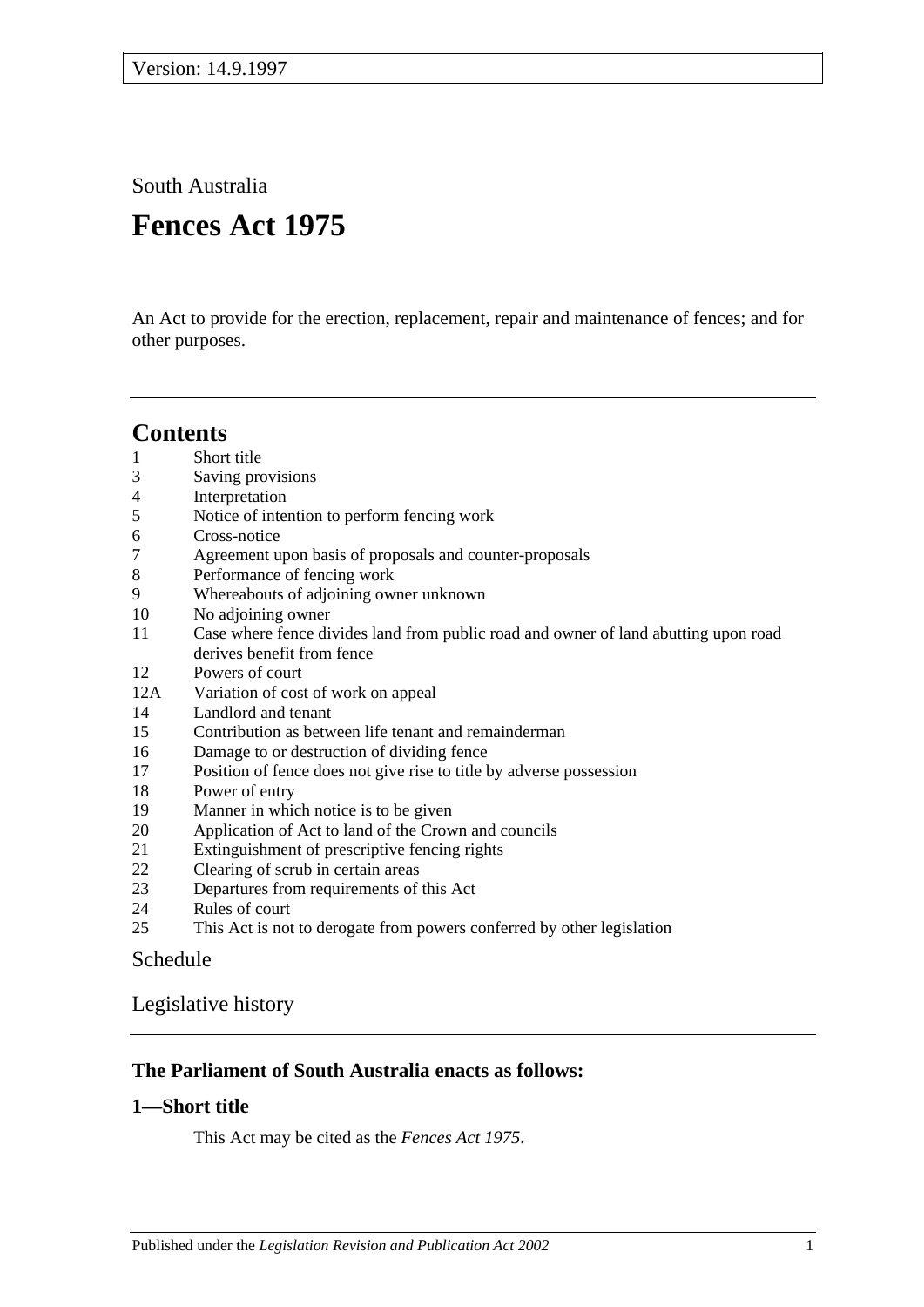## <span id="page-1-0"></span>**3—Saving provisions**

- (2) Any proceedings commenced pursuant to the repealed Act may be continued and completed subject to and in accordance with the provisions of that Act in all respects as if this Act had not been enacted.
- (3) Section 10A and section 11 of the repealed Act shall continue to apply in relation to a dividing fence constructed prior to the commencement of this Act, and any rights that have accrued to any person pursuant to either of those sections, whether before or after the commencement of this Act, may be pursued by him subject to and in accordance with the provisions of the repealed Act.

### <span id="page-1-1"></span>**4—Interpretation**

(1) In this Act, unless the contrary intention appears—

*adjoining owners* means the owners of contiguous land;

*cost* in relation to fencing work—

- (a) includes the cost of any survey that is reasonably required for the purposes of the fencing work; and
- (b) includes the cost of any work reasonably required to facilitate the performance of the fencing work; and
- (c) where an adjoining owner has done, or proposes to do, any of the work personally, includes a reasonable allowance for his labour;

*council* means a municipal or district council and includes any body corporate that is, by virtue of any Act, deemed to be, or vested with the powers of, a municipal or district council;

*court* means the Magistrates Court;

*Crown lands* means Crown lands within the meaning of the Crown Lands Act;

*dividing fence* means a fence dividing contiguous land of adjoining owners;

*fencing work* means the erection of a new dividing fence, or replacement, repair or maintenance work in relation to an existing dividing fence;

*owner*—

- (a) in relation to land alienated from the Crown by grant, means the proprietor at law or in equity of—
	- (i) an estate of fee simple in the land; or
	- (ii) a life estate in the land; and
- (b) in relation to land of the Crown subject to an agreement for sale, or a right of purchase, means the person entitled to the benefit of that agreement or right of purchase; and
- (c) in relation to land held of the Crown under a lease, means the lessee; and
- (d) in relation to land held of the Crown under a licence, the term of which exceeds twelve months, means the licensee,

and includes an occupier of land who, with the consent of the owner, carries out, or proposes to carry out, fencing work in relation to the land;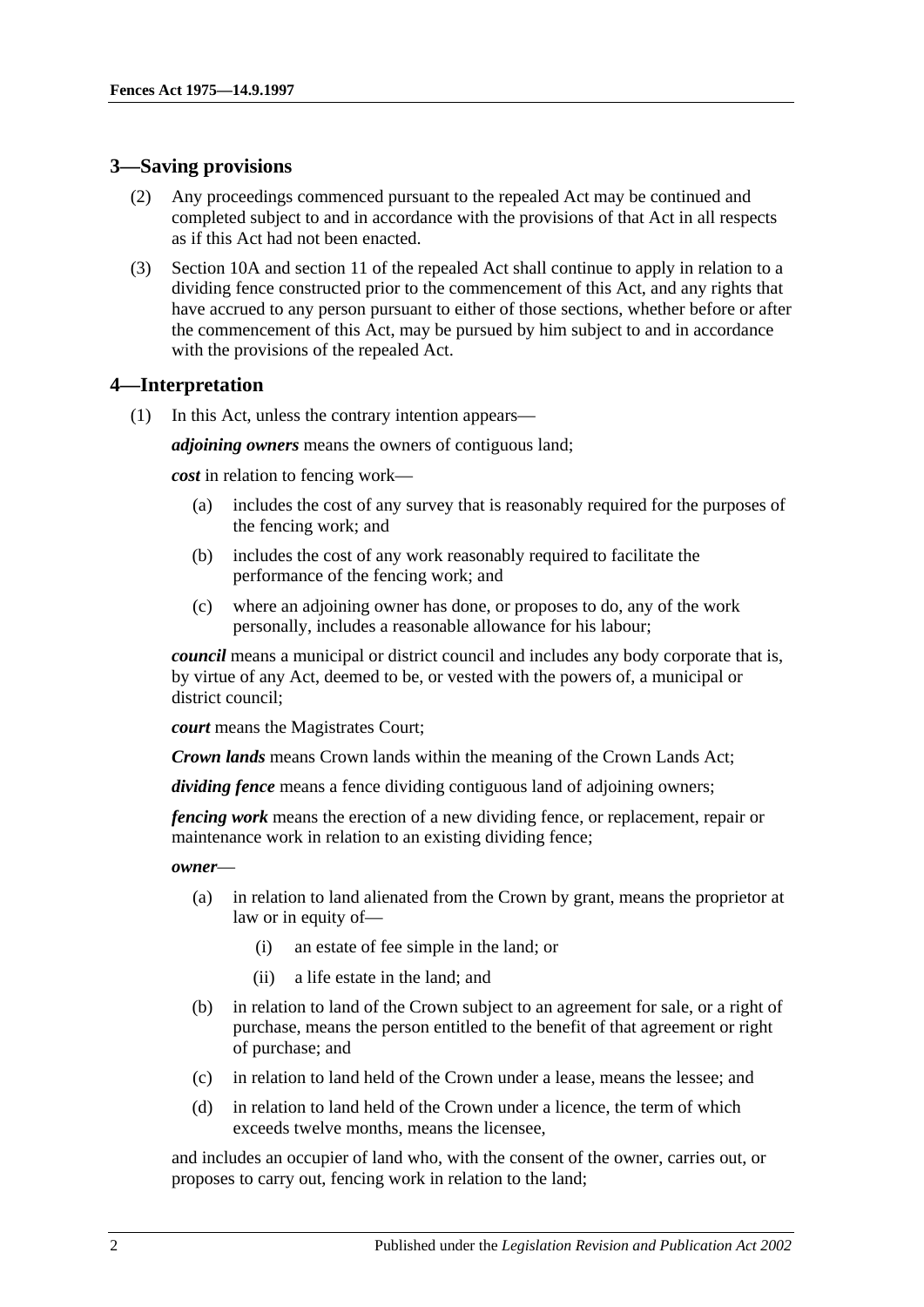*proponent* and *adjoining owner* mean, respectively—

- (a) the owner of land who proposes to erect a fence dividing his land from contiguous land, or to perform replacement, repair, or maintenance work in relation to such a fence; and
- (b) the owner of that contiguous land;

*public road* means a road or thoroughfare to which the public has access;

*replacement, repair or maintenance work* means the replacement, repair or maintenance of the whole or any part of a fence and includes trimming or maintaining any vegetation that serves as a fence, and cleaning, deepening, straightening, enlarging or altering any watercourse, ditch or channel or other geographical configuration that serves as a fence;

*the repealed Act* means the *[Fences Act](http://www.legislation.sa.gov.au/index.aspx?action=legref&type=act&legtitle=Fences%20Act%201924) 1924* repealed by this Act.

- (2) For the purposes of this Act land is contiguous with other land if—
	- (a) there is a common boundary between that land and the other land; or
	- (b) that land is separated from the other land by a right of way of no more than one metre in width.

### <span id="page-2-0"></span>**5—Notice of intention to perform fencing work**

- (1) Where the owner of any land proposes to erect a fence dividing his land from the land of an adjoining owner, he may serve notice of that intention upon the adjoining owner.
- (2) The notice must be in the Form No 1 in the [Schedule](#page-11-0) to this Act and must state—
	- (a) the length and position of the proposed fence;
	- (b) the nature of the proposed fence;
	- (c) an estimate of the cost of the erection of the proposed fence;
	- (d) the amount that the proponent seeks to recover from the adjoining owner towards the cost of the proposed fence;
	- (e) where the proposed line of the fence encroaches into the land of the adjoining owner, whether the proponent proposes to pay compensation to the adjoining owner for loss of occupation, and, if so, the amount of that compensation;
	- (f) the name and address of any contractor or other person by whom the proposed fence is to be erected.
- (3) Where the owner of any land proposes to perform any replacement, repair or maintenance work in relation to a fence dividing his land from the land of an adjoining owner, he may serve notice of that intention upon the adjoining owner.
- (4) The notice must be in the Form No 2 in the [Schedule](#page-11-0) to this Act and must state—
	- (a) the nature and location of the proposed work; and
	- (b) the cost of the proposed work; and
	- (c) the amount that the proponent seeks to recover from the adjoining owner towards the cost of the proposed work; and
	- (d) the name and address of any contractor or other person by whom the proposed work is to be performed.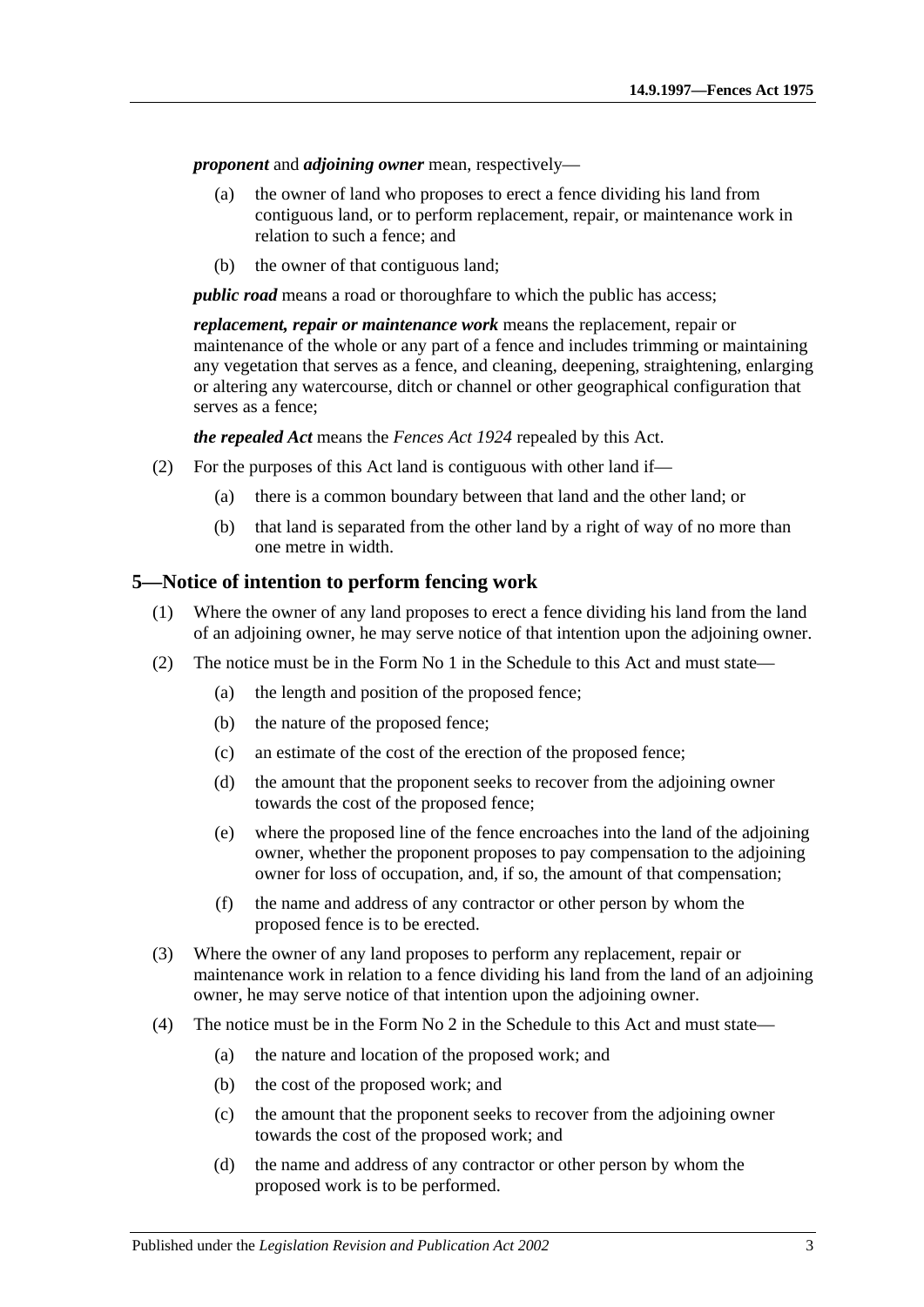#### <span id="page-3-0"></span>**6—Cross-notice**

- (1) Where an adjoining owner objects to any of the proposals contained in a notice served upon him in pursuance of this Act, he may, within thirty days after the service of the notice, serve a cross-notice upon the proponent.
- (2) The cross-notice must be in the Form No 3 in the [Schedule](#page-11-0) to this Act and—
	- (a) must state to which of the proposals the adjoining owner objects; and
	- (b) may contain counter-proposals in relation to the proposed erection of a fence or the proposed performance of replacement, repair or maintenance work.
- (3) Where the proponent objects to any counter-proposal contained in a cross-notice under this section, he may, within thirty days after the service of the notice, serve notice in writing of his objection upon the adjoining owner.
- (4) An objection may be made to a proposal or counter-proposal either because the objector objects generally to the proposals or counter-proposals or because of some specific objection to the proposal or counter-proposal but it shall not be necessary to assign any reason for an objection in a notice under this Act.

#### <span id="page-3-1"></span>**7—Agreement upon basis of proposals and counter-proposals**

Where a person to whom a proposal or counter-proposal has been made under this Act does not serve notice of his objection to the proposal or counter-proposal in accordance with this Act, he shall be deemed to have agreed to the proposal or counter-proposal.

## <span id="page-3-3"></span><span id="page-3-2"></span>**8—Performance of fencing work**

- (1) Where notice of the proposed erection of a fence, or the proposed performance of replacement, repair or maintenance work in relation to a fence has been served in accordance with this Act, the proponent may proceed with the fencing work—
	- (a) after the expiration of thirty days from the date of service of the notice, if he is not served with a cross-notice during that period; or
	- (b) if he is served with a cross-notice during that period, after agreement has been reached upon the proposals and counter-proposals (if any) or any differences have been adjudicated upon by the court.
- (2) Except as otherwise provided in this Act, no contribution shall be recoverable under the provisions of this Act in respect of fencing work performed before the proponent becomes entitled to proceed with the fencing work under [subsection](#page-3-3) (1) of this section.
- (3) If the proponent does not proceed with the fencing work within twenty-eight days after the day on which he becomes entitled to do so in accordance with [subsection](#page-3-3) (1) of this section, or such longer period as may be agreed upon by the parties or fixed by the court, the adjoining owner may proceed with the fencing work.
- (4) If the fencing work is discontinued by either party for more than twenty-eight days prior to its completion the other party may proceed to complete the work.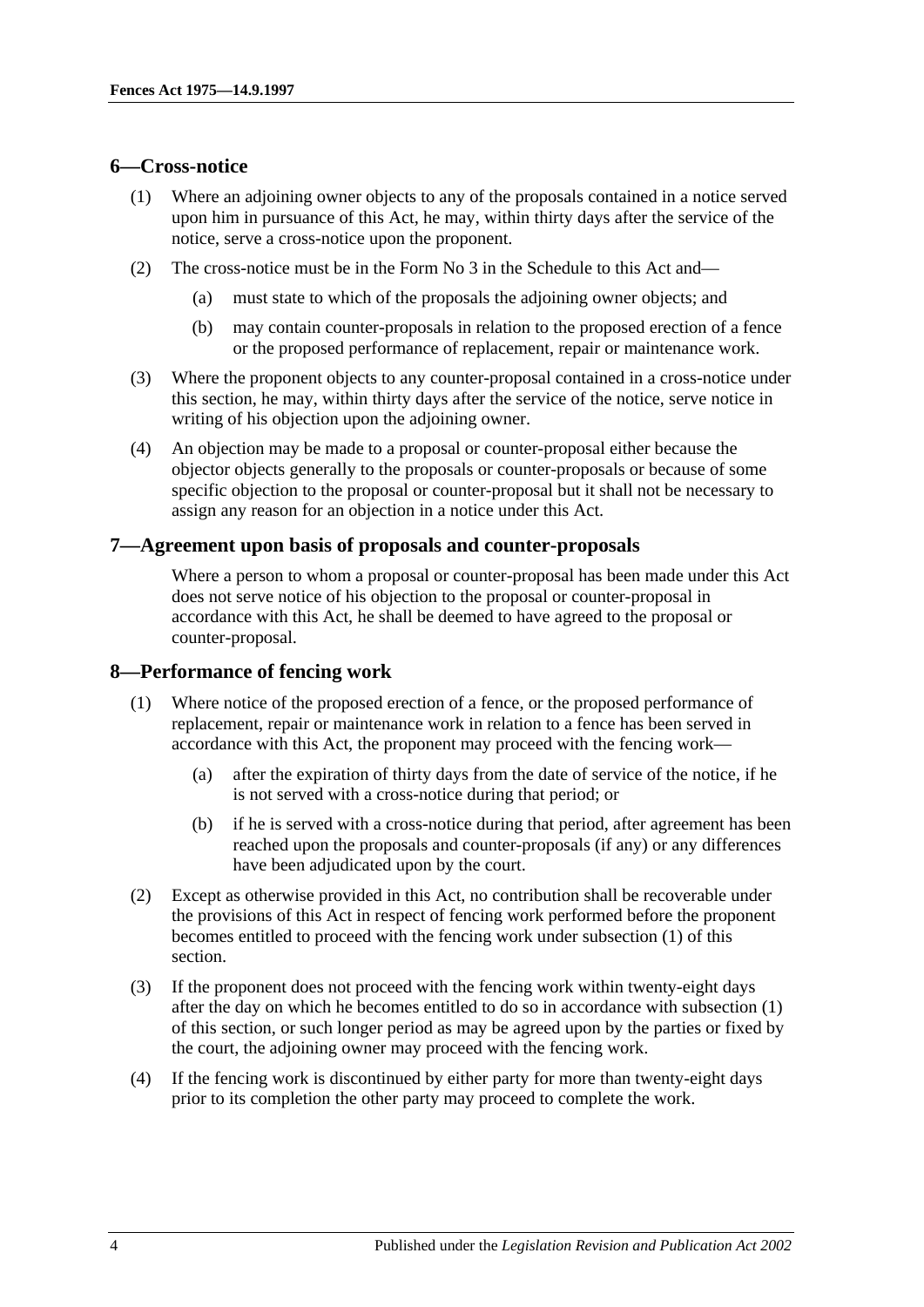- <span id="page-4-2"></span>(5) If neither the proponent nor the adjoining owner proceeds with the fencing work for a period in excess of the prescribed period, or the work is discontinued for any such period, the agreement shall, as to the part of the work that then remains to be performed, lapse.
- (6) The prescribed period referred to in [subsection](#page-4-2) (5) of this section is a period agreed upon by the proponent and the adjoining owner, or determined by order of the court, or in the absence of any such agreement or order, a period of four months.

#### <span id="page-4-0"></span>**9—Whereabouts of adjoining owner unknown**

- (1) Where a person desires to perform fencing work in the nature of erecting, replacing, repairing, or maintaining a dividing fence, and the identity or whereabouts of the adjoining owner has not, after reasonable inquiry by the proponent, been ascertained, he may—
	- (a) affix a notice of his intention to perform the fencing work in the Form No 1 of the [Schedule](#page-11-0) to this Act on some prominent part of the land of the adjoining owner, and, if no cross-notice is served upon him in accordance with this Act, proceed with the work as if the adjoining owner had agreed to the proposals contained in the notice; or
	- (b) apply to the court for a determination under [subsection](#page-4-3) (2) of this section.
- <span id="page-4-3"></span>(2) The court may upon the hearing of an application for a determination under this subsection approve, with or without modification, a proposal for the performance of fencing work submitted to the court by the proponent, and order that an amount, determined by the court, be paid by the adjoining owner towards the cost of the fencing work.
- <span id="page-4-5"></span><span id="page-4-4"></span>(3) Where the identity and whereabouts of the adjoining owner, or a successor in title to the adjoining owner, are ascertained the proponent or a person claiming under him—
	- (a) may institute proceedings for the recovery of contribution towards the cost of the fencing work; or
	- (b) proceed to enforce an order under this section against him.
- (4) In proceedings under [paragraph](#page-4-4) (a) of [subsection](#page-4-5) (3) of this section the court may order the payment of such contribution as it considers just in the circumstances.

#### <span id="page-4-1"></span>**10—No adjoining owner**

- (1) Where a person proposes to perform fencing work in the nature of erecting, replacing, repairing or maintaining a dividing fence, and there is no adjoining owner of the contiguous land from which his land is or is to be divided, he may apply to the court for a determination under this section.
- (2) The court may, upon the hearing of the application approve, with or without modification, a proposal for the performance of fencing work submitted to the court by the proponent, and may order that when a person becomes the owner of the contiguous land, he shall pay to the proponent an amount, determined by the court, towards the cost of the fencing work.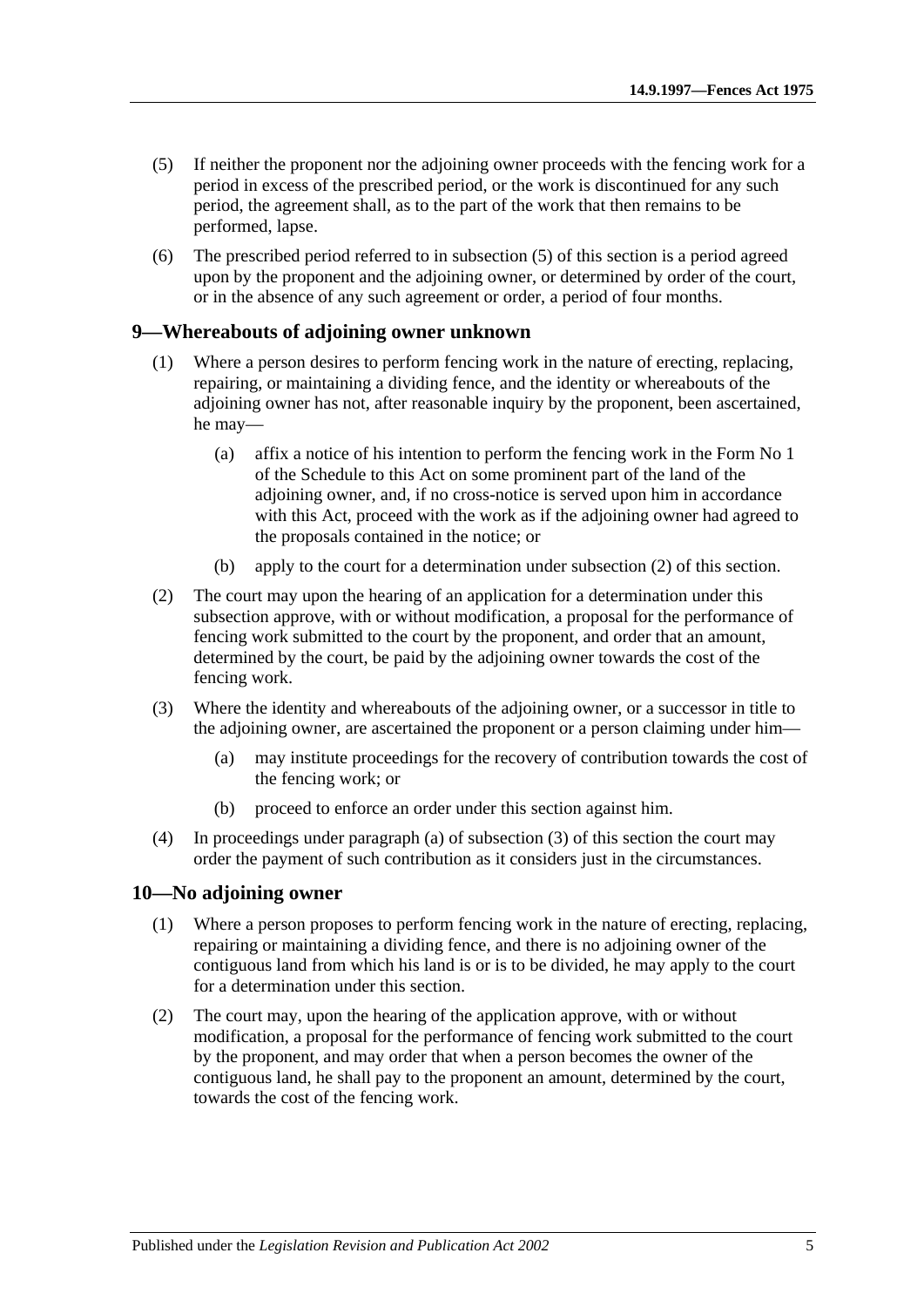# <span id="page-5-0"></span>**11—Case where fence divides land from public road and owner of land abutting upon road derives benefit from fence**

- (1) Where a person has erected a fence dividing his land from a public road, and any other person who is the owner of land abutting upon the road derives use of, or benefit from the fence, by reason of the proximity of the fence to his own land the person by whom the fence has been erected may institute proceedings in the court for the recovery from that other person of a contribution towards the cost of erecting the fence or any further fencing work in relation to the fence.
- (2) The court may order the person against whom the proceedings are taken to make such contribution as it considers just in view of the benefit that he derives in consequence of the erection of the fence or the performance of the further fencing work.

## <span id="page-5-2"></span><span id="page-5-1"></span>**12—Powers of court**

- (1) Where any difference or dispute arises in relation to fencing work, or any liability arising under this Act, any person affected by the difference or dispute may by application to the court seek a determination of the matter.
- (2) Upon the hearing of an application under [subsection](#page-5-2) (1) of this section the court may determine the matter in such manner as it considers just and may—
	- (a) make any finding, determination or order in relation to the erection of a fence, the nature of the fence to be erected, the line of fence to be adopted and the amount of compensation (if any) to be paid for loss of occupation of land as a result of the erection of a fence otherwise than upon the boundary of contiguous land; and
	- (b) make any finding, determination or order in relation to the performance of replacement, repair or maintenance work in relation to a dividing fence; and
	- (c) determine the person or persons by whom any fencing work is to be performed, and where it is to be performed by different persons, the part of the work to be performed by each; and
	- (d) re-open and correct or vary any agreement arrived at under this Act (including an agreement that is, by virtue of [section](#page-3-1) 7 of this Act, deemed to have been made) upon such terms as the court considers just; and
	- (e) re-consider and vary upon such terms as the court considers just an order under [section](#page-4-0) 9 or [section](#page-4-1) 10 of this Act; and
	- (f) determine the time at which fencing work is to be performed and the manner of its performance; and
	- (g) make any order that may be necessary or expedient in relation to entry upon or access to land for the purposes of performing fencing work; and
	- (h) order the removal of a fence or any portion of a fence not erected upon the proper boundary; and
	- (i) determine the cost of fencing work and the persons by whom and the proportions in which the cost is to be borne; and
	- (j) make any order or give any direction that may be necessary or expedient to overcome difficulties ascertained during the progress of fencing work; and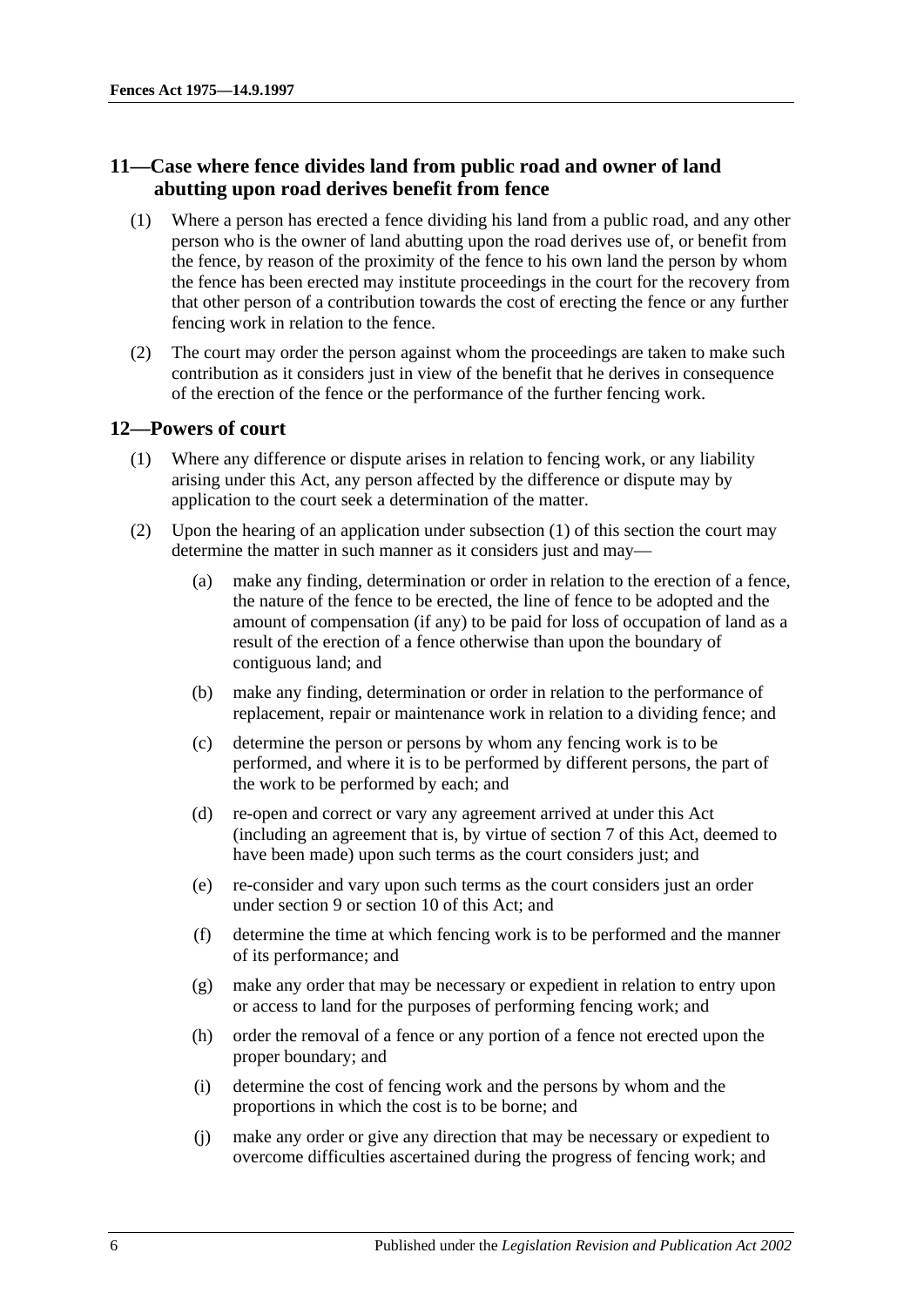- (k) determine, and order payment of, compensation for any damage for which compensation is payable under this Act, or any other Act or law; and
- (l) make such order for costs as the court considers just.
- (3) The court may, on the application of any interested person, extend any limitation of time prescribed by this Act (whether or not the time so limited has expired).
- <span id="page-6-0"></span>(4) Where the owner of land claims to be entitled to the payment of an amount from an adjoining owner in respect of the performance of fencing work either in pursuance of the provisions of this Act, or any agreement under this Act, he may apply to the court for an order for payment of that amount.
- (5) The court may upon an application under [subsection](#page-6-0) (4) of this section make an order for any person to pay an amount for which he is so liable.
- (6) Subject to [subsection](#page-6-1) (7) of this section, any dispute as to the relative proportion in which the cost of fencing work is to be borne as between adjoining owners shall be determined according to the benefit that each of the adjoining owners derives from the performance of the fencing work, and, in the absence of proof to the contrary it shall be presumed that the adjoining owners derive equal benefit from the performance of the fencing work.
- <span id="page-6-1"></span>(7) If fencing work consists in the erection of an adequate fence or a fence of better quality than an adequate fence, or the conversion of an existing fence into an adequate fence or a fence of better quality than an adequate fence, then, in the absence of agreement between the adjoining owners, the contribution for which an adjoining owner is liable shall be one-half of the minimum cost of erecting an adequate fence, or converting the existing fence into an adequate fence.
- (8) For the purposes of this section—
	- (aa) in the case of a fence dividing land, of not less than 0.8 hectare in area, used for primary production purposes from land used for residential or other purposes—an adequate fence is a fence that is adequate for the primary production purposes or a fence that is adequate for the residential or other purposes, whichever would cost less; and
	- (a) in any other case—an adequate fence is a fence that conforms with general standards of good fencing existing in the locality in which the fencing work has been or is to be performed and is adequate for the purposes of the owner against whom contribution is sought; and
	- (b) a fence may be an adequate fence notwithstanding that it is discontinuous where any vegetation, watercourse, ditch or other geographical configuration serves as a fence or portion thereof.
- (9) Any person who is, in accordance with this Act, liable to either of the adjoining owners of land in respect of fencing work shall be entitled to appear in any proceedings relating to that fencing work under this section.
- (10) In this section—

*primary production purposes* means agriculture, pasturage, horticulture, viticulture, apiculture, poultry farming, dairy farming, forestry or any other activity consisting of the cultivation of soils, the gathering in of crops, the rearing of livestock or the propagation and harvesting of fish or other aquatic organisms.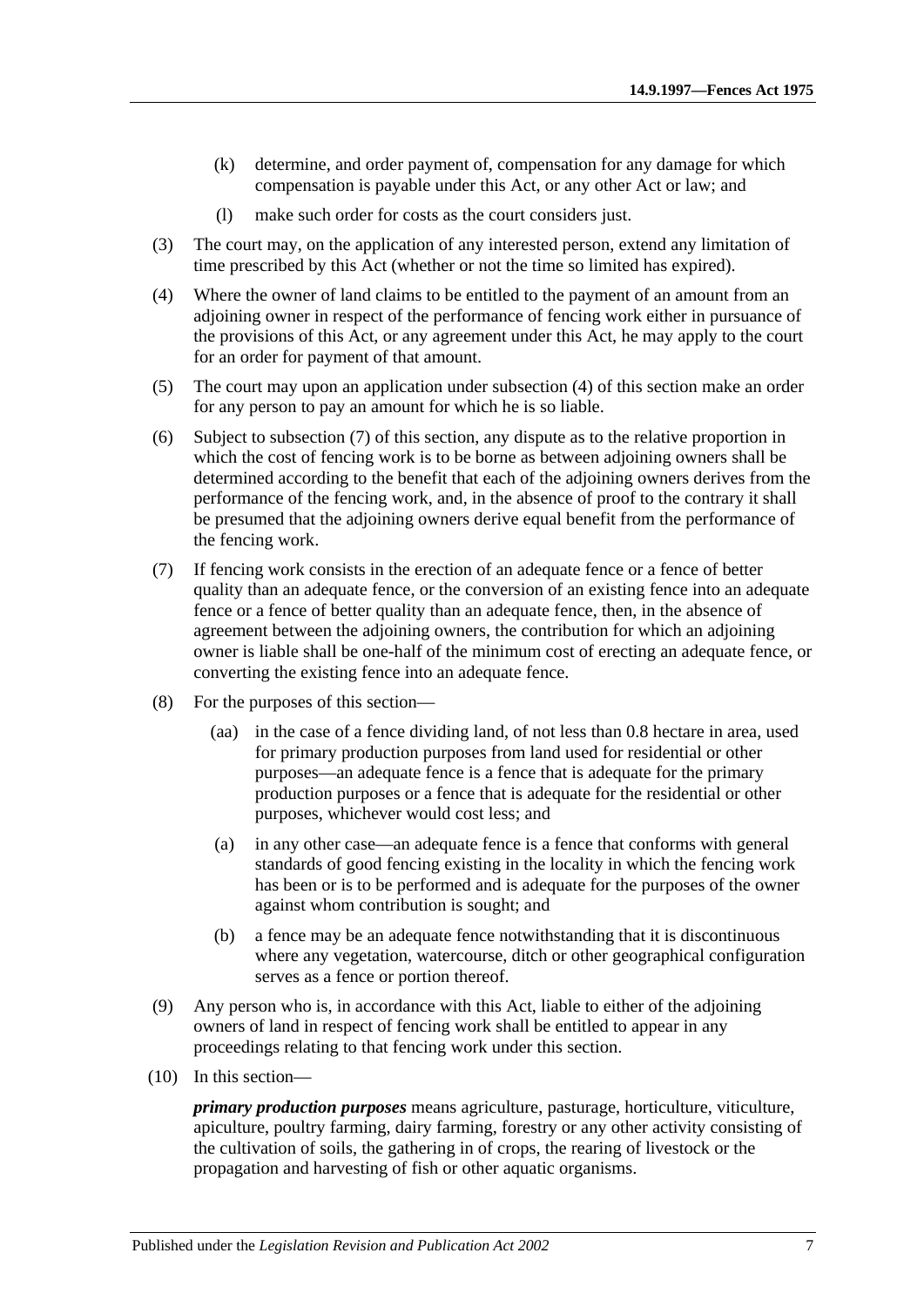### <span id="page-7-0"></span>**12A—Variation of cost of work on appeal**

On an appeal against a determination or order of the court, the court hearing the appeal may, in addition to any other order it may make, vary any determination as to the cost of fencing work to take account of any variation in the cost subsequent to the determination.

### <span id="page-7-2"></span><span id="page-7-1"></span>**14—Landlord and tenant**

- (1) Subject to any agreement between a landlord and tenant and the provisions of this section, the landlord may recover, as a debt due to him, contribution towards the satisfaction of any liability incurred by the landlord during the tenancy in respect of fencing work performed in relation to fences dividing the land occupied by the tenant from the land of adjoining owners.
- (2) The contribution recoverable under [subsection](#page-7-2) (1) of this section shall be determined in accordance with the following principles:
	- (a) where at the time of the performance of the fencing work a period of less than three years remains of the term of the tenancy, no contribution is payable by the tenant; and
	- (b) where at the time of the performance of the fencing work a period of at least three years but less than six years remains of the term of the tenancy, a contribution of one-quarter of the liability incurred by the landlord is payable by the tenant; and
	- (c) where at the time of the performance of the fencing work a period of at least six years but less than twelve years remains of the term of the tenancy, a contribution of one-half of the liability incurred by the landlord is payable by the tenant; and
	- (d) where at the time of the performance of the fencing work a period of at least twelve years remains of the term of the tenancy, the landlord may recover a sum sufficient to satisfy his total liability from the tenant.
- (3) Subject to any relevant agreement, where a tenant exercises a right or option to purchase land occupied by him for a sum fixed in an agreement, or fixed in accordance with principles contained in an agreement, with the landlord, the former landlord may recover as a debt from the former tenant, in augmentation of the purchase price, any sum paid by the landlord during the tenancy, in respect of fencing work relating to the land subject to the tenancy.
- (4) It shall be a defence to an action for the recovery of any moneys under this section that—
	- (a) the fencing work was not required as a result of any act or default on the part of the tenant; and
	- (b) the tenant was not afforded adequate opportunity to make representations in relation to the proposals and counter-proposals (if any) before they became binding on the landlord or was afforded such an opportunity and objected to the proposals or counter-proposals by notice in writing served upon the landlord a reasonable time before the proposals or counter-proposals became binding upon him; and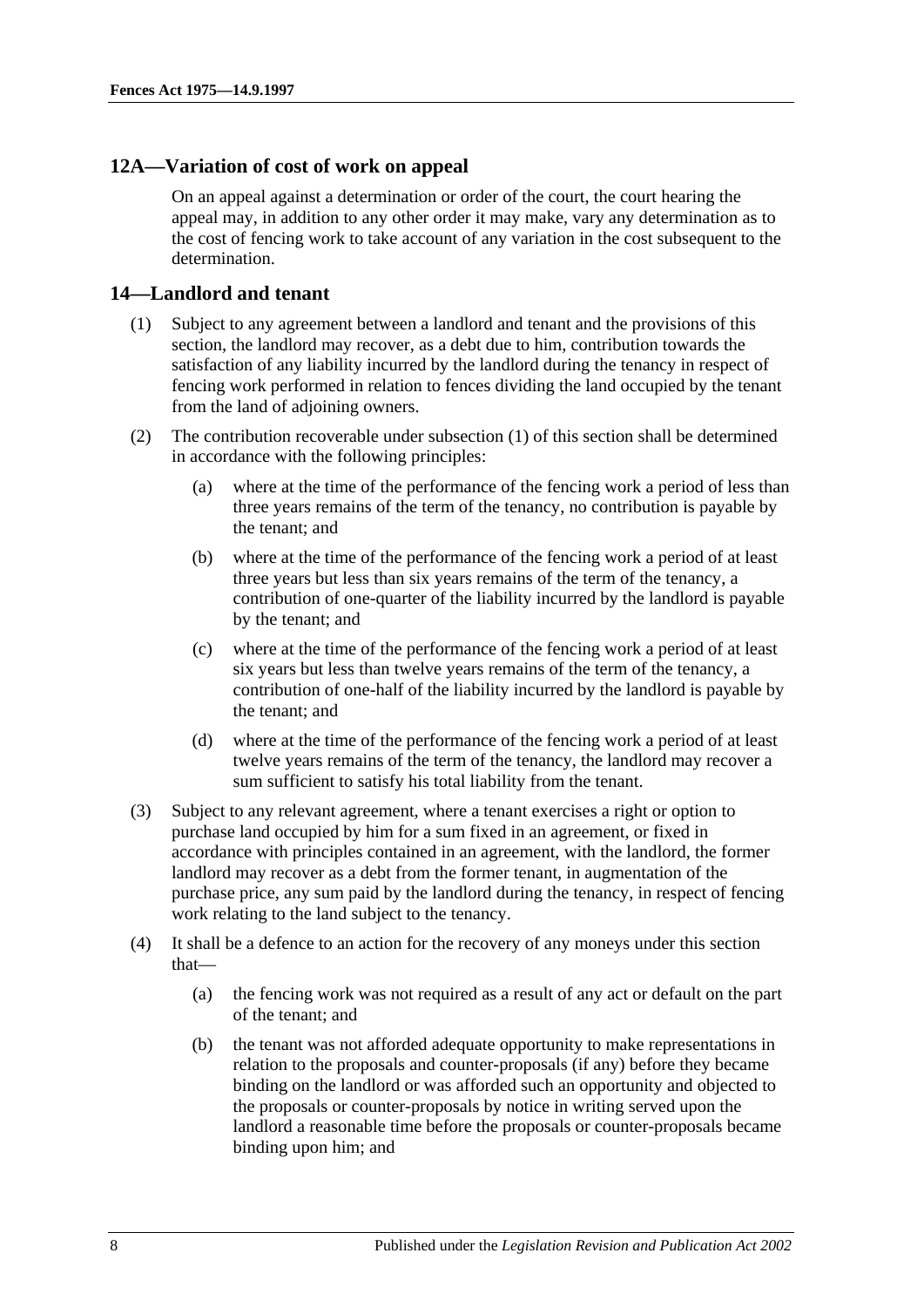(c) the tenant was not bound by the order of a court to make contribution towards the cost of the fencing work by order of a court made pursuant to the provisions of this Act before the commencement of the fencing work.

#### <span id="page-8-0"></span>**15—Contribution as between life tenant and remainderman**

- (1) Where a life tenant incurs any liability for fencing work, he shall be entitled to recover from the remainderman or the reversioner a contribution towards that liability.
- (2) The contribution to which a life tenant is entitled under this section shall be the proportion of the liability incurred by the life tenant that the value of the interest of the remainderman or reversioner bears to the value of an estate of fee simple in the land.

#### <span id="page-8-1"></span>**16—Damage to or destruction of dividing fence**

- (1) Subject to this section, where a dividing fence is damaged or destroyed, and there is an urgent need to repair or restore the fence, either of the adjoining owners may, without notice to the adjoining owner, carry out the requisite fencing work and recover from the other adjoining owner—
	- (a) one-half of the cost of the fencing work; or
	- (b) the amount that the other adjoining owner would be liable to contribute if the dividing fence were to be replaced,

whichever is the lesser.

- (2) Where a dividing fence is damaged or destroyed as a result of a wrongful act or default on the part of any person, an adjoining owner who has properly incurred any cost or expense in repairing or restoring the fence (whether in pursuance of this Act or otherwise) may recover from that person, as a debt, the cost or expense so incurred.
- (3) An adjoining owner shall not be entitled to recover contribution for any fencing work under this Act in so far as that fencing work consists in the repair of damage resulting from his own wrongful act or default.

#### <span id="page-8-2"></span>**17—Position of fence does not give rise to title by adverse possession**

Notwithstanding the provisions of the Real Property Act, where a dividing fence is erected otherwise than upon the boundary to contiguous land either in pursuance of an agreement under this Act, or of an order of the court, neither of the adjoining owners shall, by reason of his occupation of the land enclosed by the fence, be deemed to be in adverse possession of any land of the other so as to acquire title to that land in derogation of the title or interest of the other.

#### <span id="page-8-3"></span>**18—Power of entry**

- (1) Subject to [subsection](#page-8-4) (2) of this section and to any agreement or order, any person may, for the purpose of carrying out authorised fencing work, enter at any reasonable time upon land with any vehicle or equipment reasonably required for the purposes of the fencing work and do anything that may be reasonably required for the purposes of the fencing work.
- <span id="page-8-4"></span>(2) Except in the case of an emergency, the powers conferred by this section shall not be exercised unless at least two days before the land is entered in pursuance of this section notice in writing of the intended entry has been served upon the owner of the land.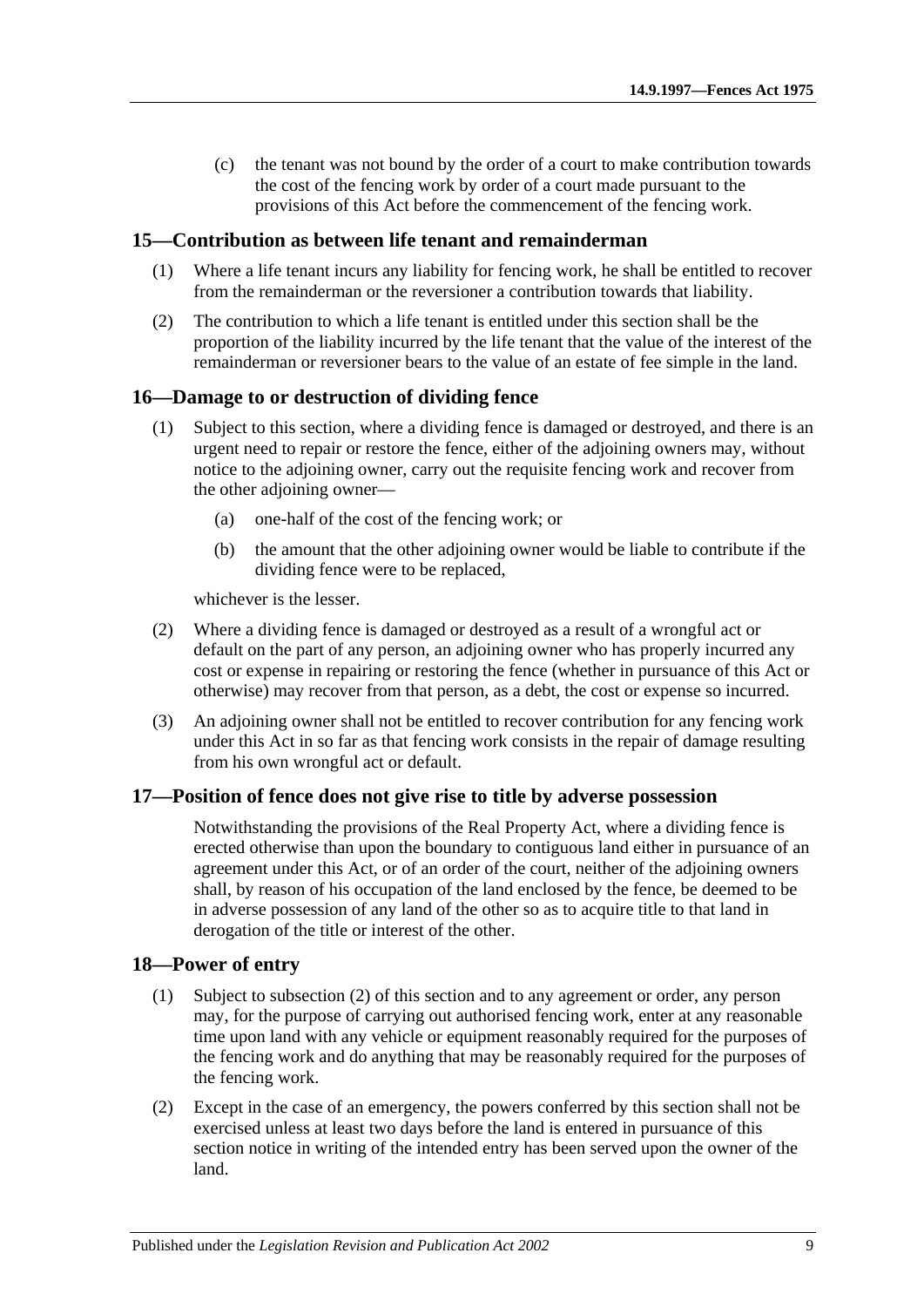- (3) The powers conferred by this section shall be exercised as far as reasonably practicable so as not to cause injury to the land or property of any other person.
- (4) In this section—

*authorised fencing work* means—

- (a) fencing work in respect of which agreement has been reached in pursuance of this Act; or
- (b) fencing work authorised in accordance with the order of a court; or
- (c) fencing work otherwise authorised by this Act.

### <span id="page-9-0"></span>**19—Manner in which notice is to be given**

- (1) Any notice under this Act must be signed by the person giving the notice or his solicitor, attorney or agent.
- (2) Service of a notice under this Act must be effected personally or by registered post.

## <span id="page-9-1"></span>**20—Application of Act to land of the Crown and councils**

- (1) Subject to [subsection](#page-9-5) (2) of this section, this Act applies in respect of land of the Crown, an instrumentality or agency of the Crown, or a council.
- <span id="page-9-5"></span>(2) This Act does not apply in respect of any such land where—
	- (a) the land comprises, or is comprised in, a single parcel of land of more than one hectare in area; or
	- (b) the land comprises, or is comprised in a public road or a road reserve; or
	- (c) the land is exempted by regulation from the provisions of this Act.
- (3) The Governor may, by regulation, exempt specified land, or land of a specified class, from the provisions of this Act.

## <span id="page-9-2"></span>**21—Extinguishment of prescriptive fencing rights**

Any obligation to fence land, or to maintain a fence in a state of repair, that may exist by prescription, is hereby extinguished.

#### <span id="page-9-3"></span>**22—Clearing of scrub in certain areas**

- (1) Where a person proposes to perform fencing work on land, he may clear all scrub up to a width of two metres on each side of the fence, or the line of the proposed fence, and the cost of clearing the scrub shall be deemed to be part of the cost of performing the fencing work.
- (2) The Governor may, by regulation, declare that this section shall not apply in respect of fencing work upon land, or land of a kind, specified in the regulation and the application of this section shall be modified accordingly.

## <span id="page-9-4"></span>**23—Departures from requirements of this Act**

(1) A notice or cross-notice that complies in substance with the requirements of this Act shall, notwithstanding that it is not in the form required by this Act, be deemed to comply with this Act.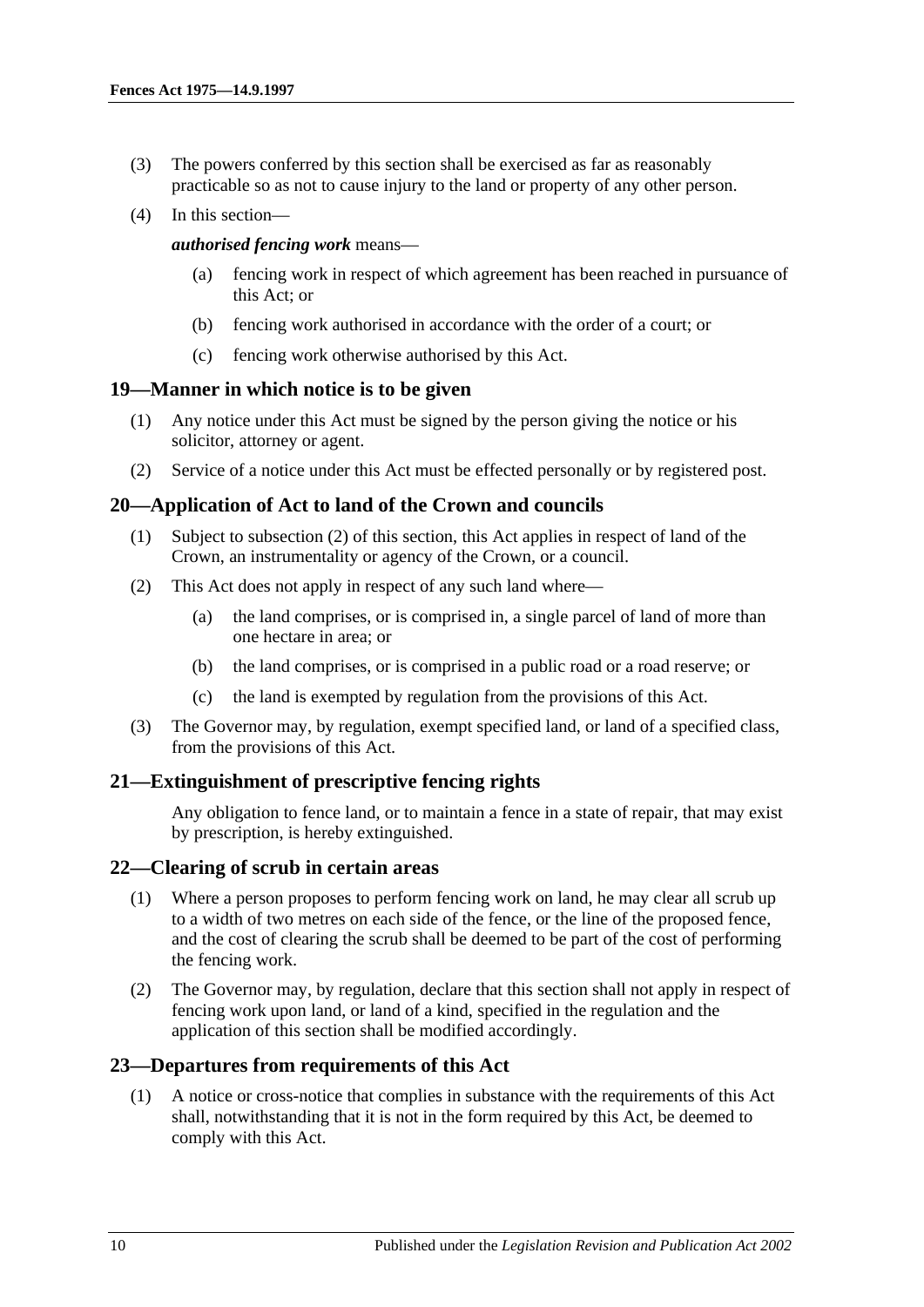- <span id="page-10-2"></span>(2) Where fencing work is carried out substantially in conformity with an agreement or order under this Act, the court before which any proceedings relating to the fencing work are brought may determine that subject to any adjustment or rights and liabilities ordered by the court, the rights and liabilities of the adjoining owners shall be determined as if the fencing work had been carried out in conformity with that agreement or order.
- (3) Where a determination is made under [subsection](#page-10-2) (2) of this section the rights and liabilities of the adjoining owners shall be determined in accordance with that determination.
- (4) The court may not, when determining a matter in a minor civil action under this Act, exercise any discretionary power to disregard a requirement or provision of this Act or to provide a special form of relief that the court would (but for this subsection) be able to exercise only by virtue of the provisions of the *[Magistrates Court Act](http://www.legislation.sa.gov.au/index.aspx?action=legref&type=act&legtitle=Magistrates%20Court%20Act%201991) 1991* relating to minor civil actions.

### <span id="page-10-0"></span>**24—Rules of court**

Rules of court regulating the practice and procedure of the court in proceedings under this Act may be made subject to and in accordance with the *[Local and District](http://www.legislation.sa.gov.au/index.aspx?action=legref&type=act&legtitle=Local%20and%20District%20Criminal%20Courts%20Act%201926)  [Criminal Courts Act](http://www.legislation.sa.gov.au/index.aspx?action=legref&type=act&legtitle=Local%20and%20District%20Criminal%20Courts%20Act%201926) 1926*.

### <span id="page-10-1"></span>**25—This Act is not to derogate from powers conferred by other legislation**

The provisions of this Act shall not be construed as derogating from powers conferred upon any authority, body or person by any other Act.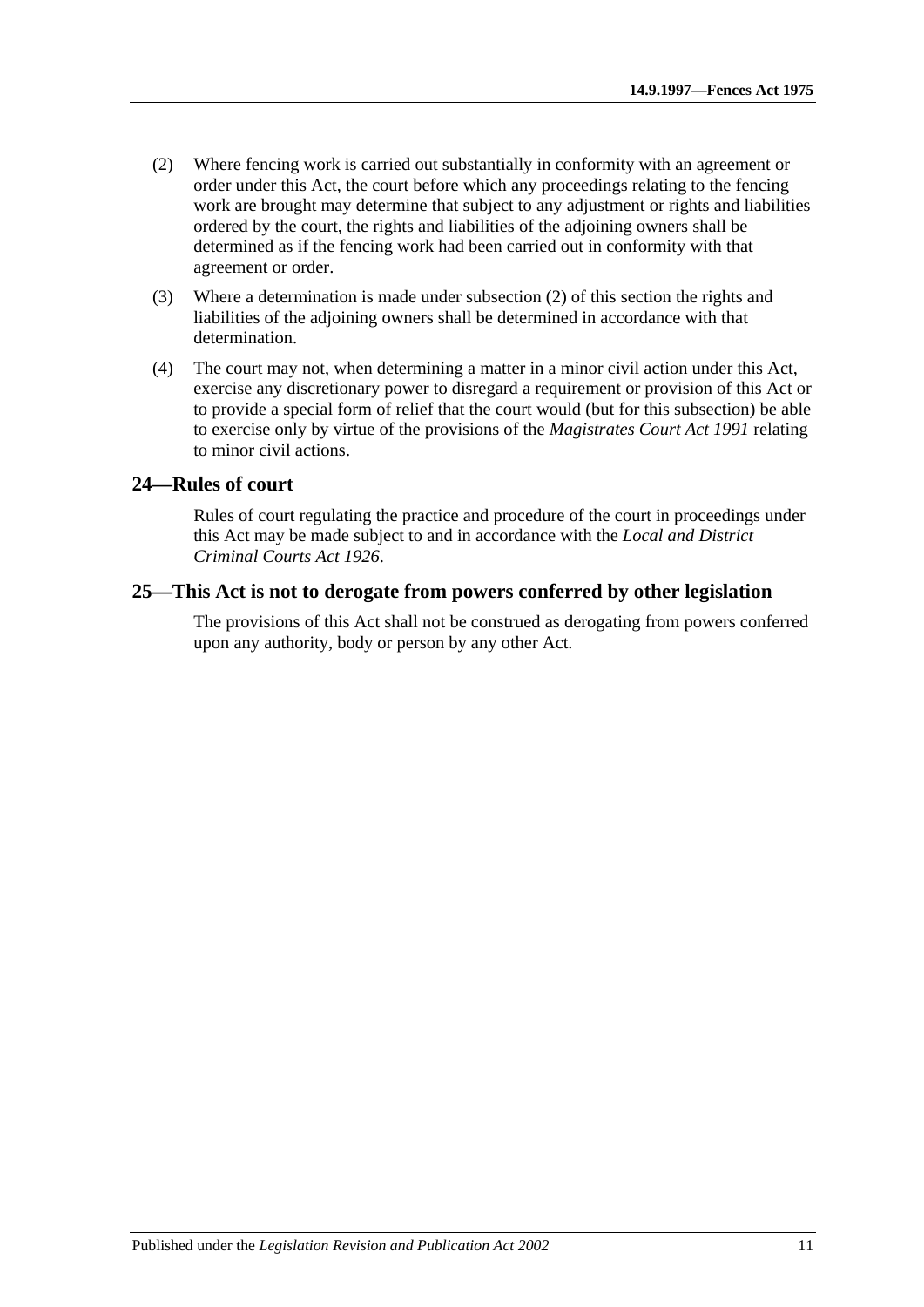# <span id="page-11-0"></span>**Schedule**

# Form No 1

# Notice of intention to erect a fence

To AB, owner of *Describe land with sufficient particularity to identify it*].

Take notice that I propose that a fence be erected between the land described above and the contiguous land  $[Describe]$  land with sufficient particularity to identify it] of which I am the owner.

The particulars of my proposal are as follows:

- [State the length and position of the proposed fence]  $(a)$
- [Describe the nature of the proposed fence]  $(b)$
- $(c)$ [State the cost of the erection of the proposed fence]
- IState the amount that the person by whom the notice is given seeks to  $(d)$ recover from the person to whom the notice is given]
- [State whether the person by whom the notice is given proposes to pay  $(e)$  $\ddot{+}$ compensation to the person to whom the notice is given for loss of occupation of any land, and, if so, the amount of the compensation
	- $(f)$ [State the name and address of any contractor or other person by whom the proposed fence is to be erected]

NB-If you do not within thirty days after service of this notice serve upon me a cross-notice in accordance with the Fences Act, you will be deemed to have agreed to these proposals and will be bound thereby.

This notice is given pursuant to the Fences Act 1975.

Address for service of a cross-notice:

[Set forth an address at which service of a cross-notice may be effected upon the person by or on whose behalf the notice is given]

This item is to be omitted where the line of the proposed fence does not encroach upon the land  $\overline{+}$ of the person to whom the notice is given.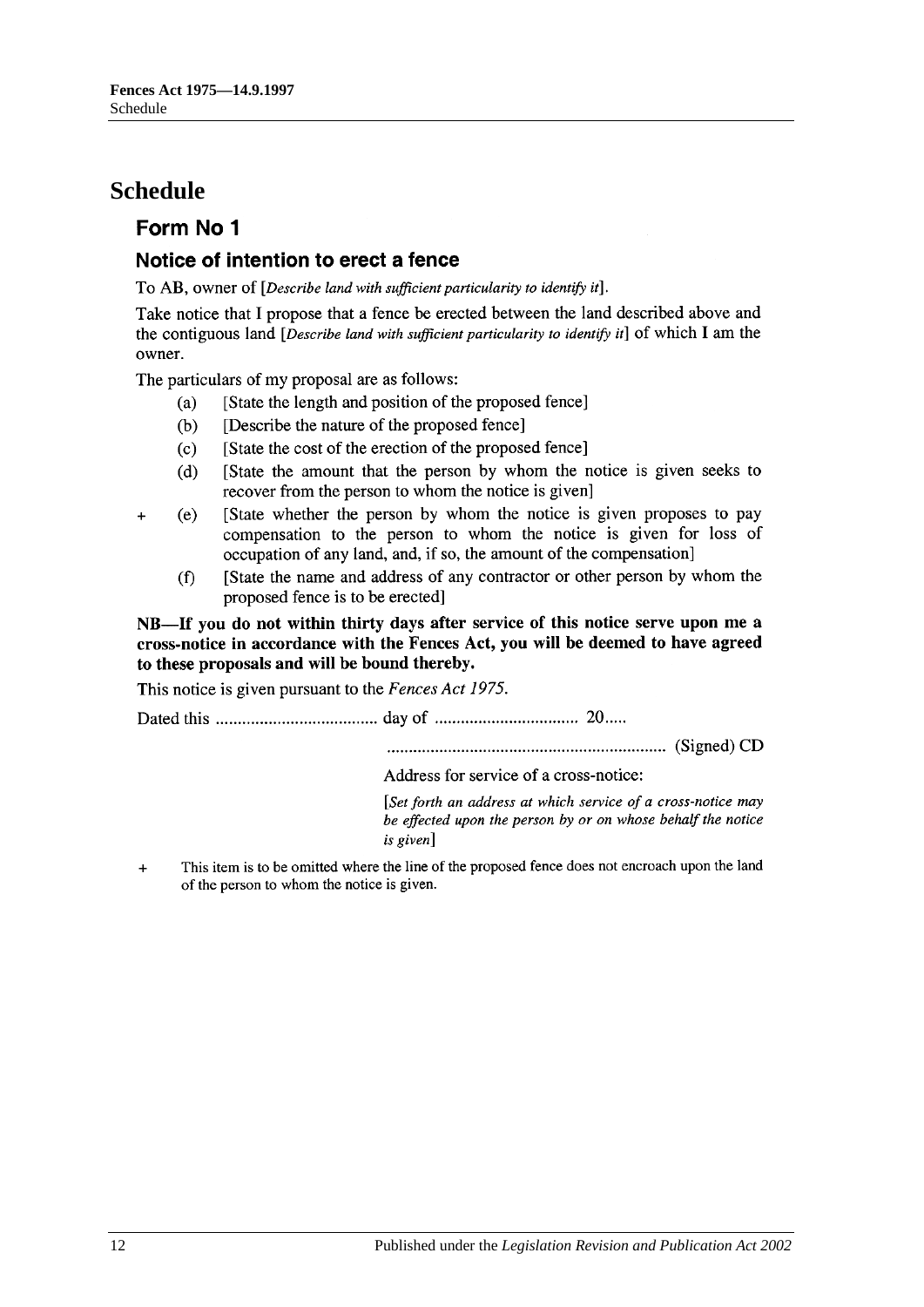# Form No 2

# Notice of intention to perform replacement, repair or maintenance work

To AB, owner of *Describe land with sufficient particularity to identify it*].

Take notice that I propose that fencing work be performed in relation to a fence dividing the land described above from contiguous land *Describe land with sufficient particularity to identify it* of which I am the owner.

The particulars of my proposal are as follows:

- [Describe the nature of the proposed fencing work]  $(a)$
- $(b)$ [State the cost of the proposed fencing work]
- [State the amount that the person by whom the notice is given seeks to recover  $(c)$ from the person to whom the notice is given]
- [State the name and address of the contractor or other person by whom the  $(d)$ proposed fencing work is to be performed.]

NB—If you do not within thirty days after service of this notice serve upon me a cross-notice in accordance with the Fences Act, you will be deemed to have agreed to these proposals and will be bound thereby.

This notice is given pursuant to the Fences Act 1975.

Address for service of a cross-notice:

[Set forth an address at which service of a cross-notice may be effected upon the person by or on whose behalf the notice is given]

# Form No 3

# **Cross-notice**

To CD

Take notice that I object to the notice given by you pursuant to the Fences Act, and dated 

The particulars of my objection are as follows:

[Set forth the proposals to which objection is made. (If objection is made to all of the proposals, a statement of that fact will suffice)]

- I make the following counter-proposals:  $\ddot{}$ [Set forth any counter-proposals]
- NB—If you do not within thirty days after service of this notice serve upon  $\ddotmark$ me a written notice of objection in accordance with the Fences Act, you will be deemed to have agreed to the above counter-proposals and will be bound thereby.

This notice is given pursuant to the Fences Act 1975.

These items are to be omitted where no counter-proposals are made.  $\ddot{}$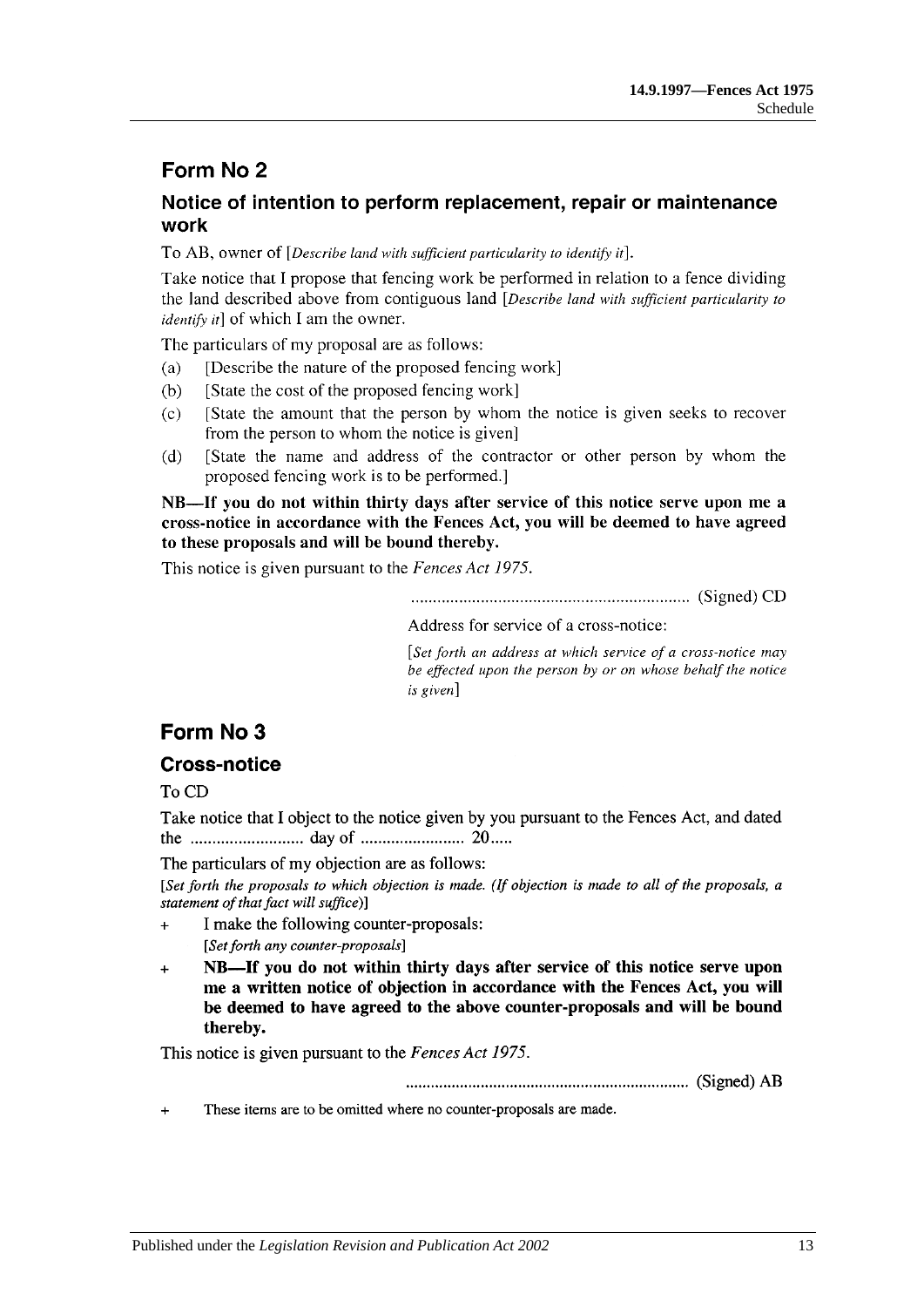# <span id="page-13-0"></span>**Legislative history**

## **Notes**

- Please note—References in the legislation to other legislation or instruments or to titles of bodies or offices are not automatically updated as part of the program for the revision and publication of legislation and therefore may be obsolete.
- Earlier versions of this Act (historical versions) are listed at the end of the legislative history.
- For further information relating to the Act and subordinate legislation made under the Act see the Index of South Australian Statutes or www.legislation.sa.gov.au.

# **Legislation repealed by principal Act**

The *Fences Act 1975* repealed the following:

*Fences Act 1924 Fences Act Amendment Act 1926*

# **Principal Act and amendments**

New entries appear in bold.

| Year | N <sub>o</sub> | Title                                                                   | Assent     | Commencement                                                 |
|------|----------------|-------------------------------------------------------------------------|------------|--------------------------------------------------------------|
| 1975 | 44             | Fences Act 1975                                                         | 10.4.1975  | 16.10.1975 (Gazette 16.10.1975 p2011)                        |
| 1977 | 23             | <b>Fences Act Amendment Act 1977</b>                                    | 12.5.1977  | $16.10.1975$ : s 2                                           |
| 1983 | 63             | Fences Act Amendment Act 1983                                           | 22.9.1983  | 22.9.1983                                                    |
| 1990 | 57             | Fences Act Amendment Act 1990                                           | 29.11.1990 | 6.6.1991 (Gazette 6.6.1991 p1776)                            |
| 1991 | 69             | <b>Statutes Repeal and Amendment</b><br>(Courts) Act 1991               | 12.12.1991 | 6.7.1992 (Gazette 2.7.1992 p209)                             |
| 1995 | -27            | <b>Statutes Amendment</b><br>(Attorney-General's Portfolio)<br>Act 1995 | 27.4.1995  | s 14-10.7.1995 (Gazette 29.6.1995<br>p2973                   |
| 1997 | 59             | <b>Statutes Amendment</b><br>(Attorney-General's Portfolio)<br>Act 1997 | 31.7.1997  | Pt 5 (ss 7 & 8)—14.9.1997 ( <i>Gazette</i><br>11.9.1997 p704 |

# **Provisions amended since 3 February 1976**

• Legislative history prior to 3 February 1976 appears in marginal notes and footnotes included in the consolidation of this Act contained in Volume 4 of The Public General Acts of South Australia 1837-1975 at page 80.

New entries appear in bold.

Entries that relate to provisions that have been deleted appear in italics.

| Provision  | How varied                                                            | Commencement |
|------------|-----------------------------------------------------------------------|--------------|
| Long title | amended under <i>Legislation Revision and</i><br>Publication Act 2002 |              |